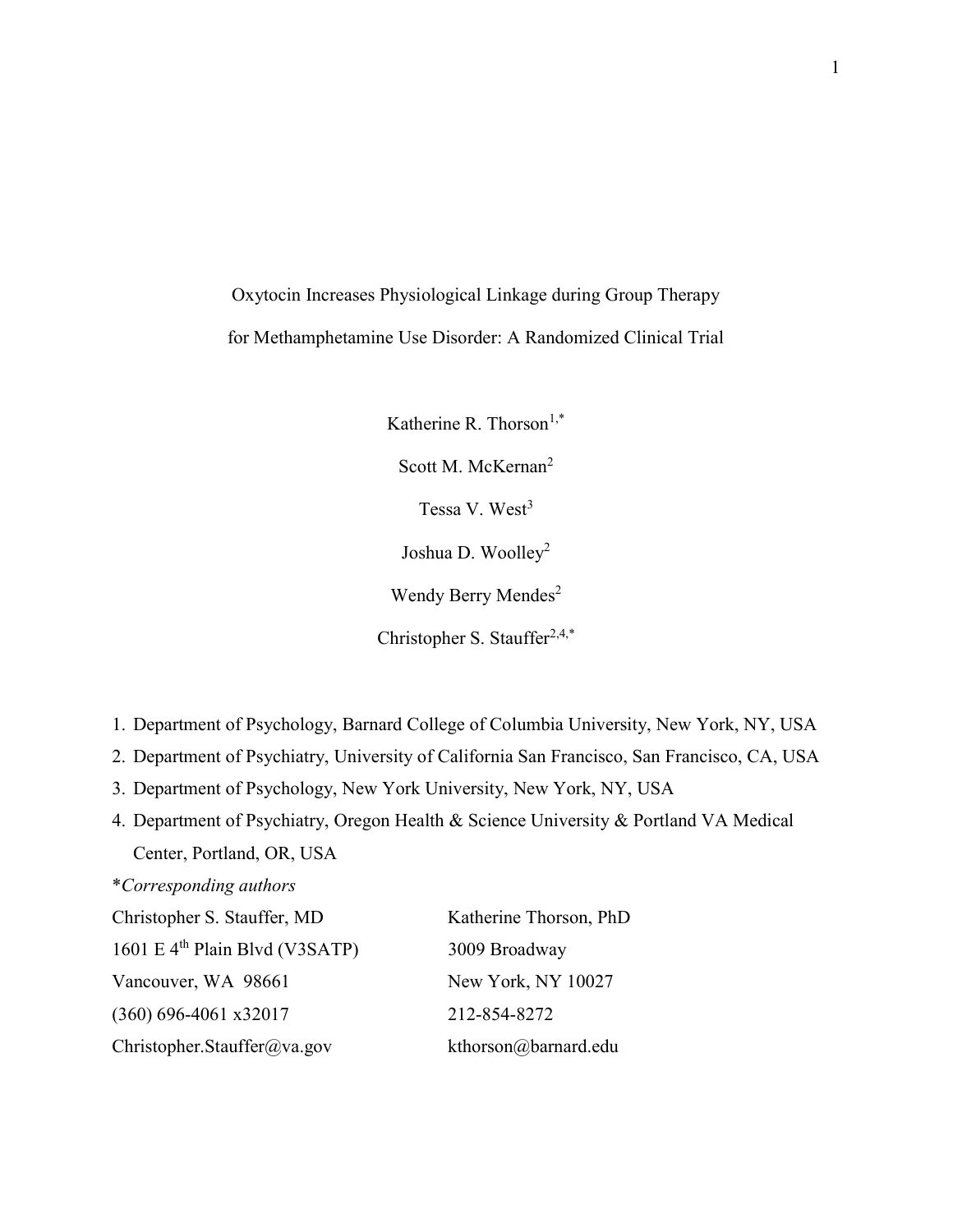## Supplement

### Physiological Linkage Analyses

Random effects estimated. In addition to examining the influence of drug condition and role on physiological linkage over time, we also examined how much of the additional variance in linkage estimates was due to individual-level, dyad-level, and cohort-level effects (see the Social Relations Model; Kashy and Kenny, 2000). The random effects that we estimated in our final physiological linkage model are listed in Table S1. We were not able to estimate the following parameters: a random intercept for cohort, a random session slope for cohort, a random session slope for receiver, the covariance between the intercept and session slope for dyad, the covariance between the intercept and session slope for sender, nor any other interactions between random effects terms.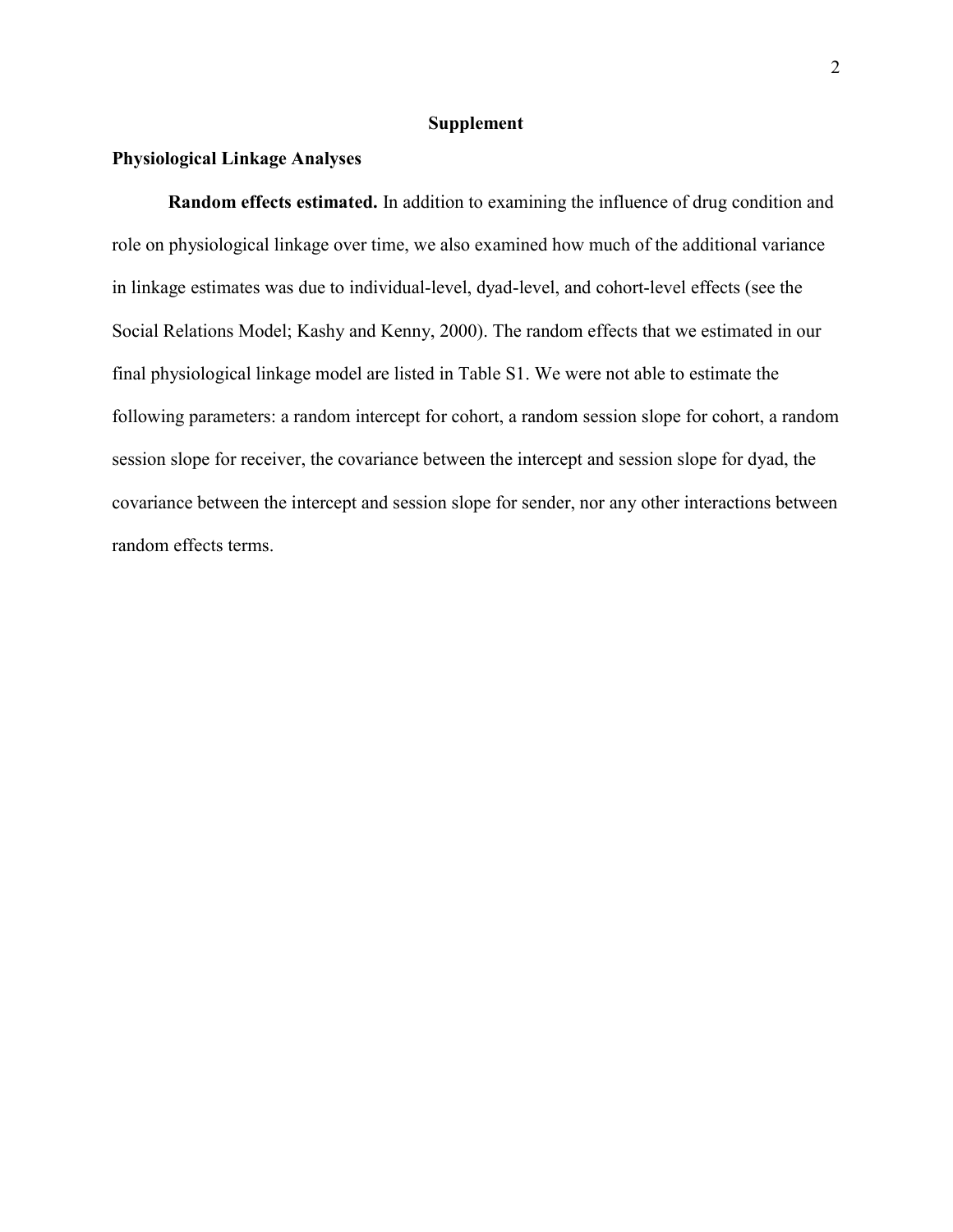| <b>Table S1. Random Effects Estimated.</b> |  |  |
|--------------------------------------------|--|--|

| Effect               | Source                        | Estimate | SE     | Z     | $\boldsymbol{p}$ | Question addressed                                                                                                                                                     |
|----------------------|-------------------------------|----------|--------|-------|------------------|------------------------------------------------------------------------------------------------------------------------------------------------------------------------|
| Intercept            | Cohort session                | 0.0007   | 0.0007 | 0.96  | .17              | Does the unique combination of a particular session<br>(1 through 6) for a particular cohort (1 through 10)<br>account for variability in linkage estimates?           |
| Intercept            | Dyad                          | 0.0003   | 0.0009 | 0.27  | .39              | Does the unique dyadic combination of a particular<br>receiver with a particular sender account for<br>variability in linkage estimates?                               |
| Slope for<br>session | Dyad                          | 0.0001   | 0.0001 | 1.01  | .16              | Does the unique dyadic combination of a particular<br>receiver with a particular sender account for<br>variability in how linkage estimates change across<br>sessions? |
| Intercept            | Receiver                      | 0.0004   | 0.0004 | 0.92  | .18              | Do receivers account for variability in linkage<br>estimates?                                                                                                          |
| Intercept            | Sender                        | 0.007    | 0.002  | 2.82  | .002             | Do senders account for variability in linkage<br>estimates?                                                                                                            |
| Slope for<br>session | Sender                        | 0.0002   | 0.0002 | 1.01  | .16              | Do senders account for variability in how linkage<br>estimates change across sessions?                                                                                 |
| Intercept            | Cohort session<br>by receiver | 0.003    | 0.001  | 2.45  | 0.007            | Does the amount of variance that receivers account<br>for depend on which cohort session they are in?                                                                  |
| Intercept            | Cohort session<br>by sender   | 0.002    | 0.001  | 1.72  | .043             | Does the amount of variance that senders account<br>for depend on which cohort session they are in?                                                                    |
| Residual             |                               | 0.03     | 0.002  | 15.31 | < .0001          | Is there additional variance left to be accounted for?                                                                                                                 |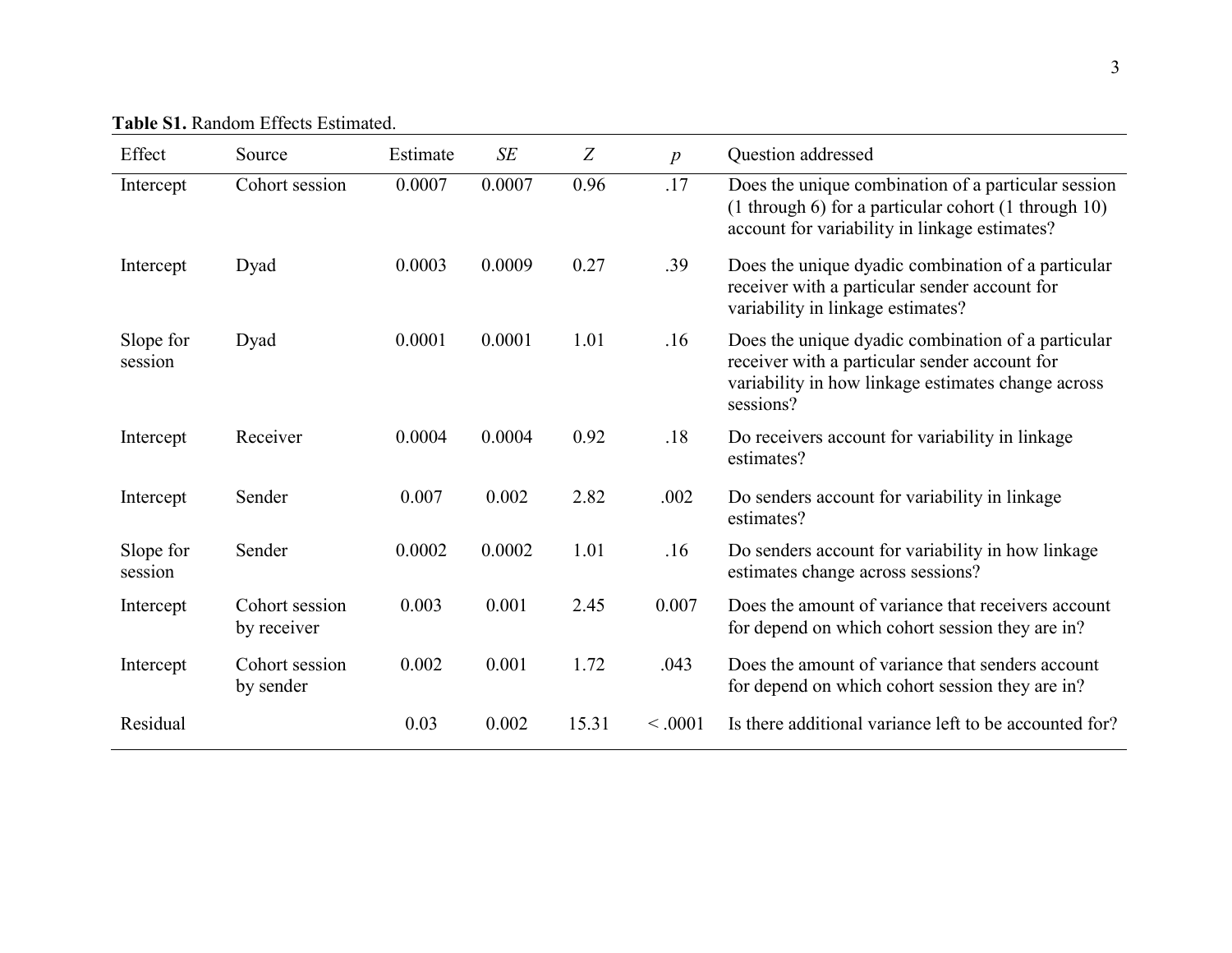Random effects results. We found that senders account for a significant amount of variance in linkage scores,  $\tau = 0.007$ ,  $SE = 0.002$ ,  $Z = 2.82$ ,  $p = .002$ , but this depends on which cohort session senders are in,  $\tau = 0.002$ ,  $SE = 0.001$ ,  $Z = 1.72$ ,  $p = .043$ . In other words, the physiological responses of some participants consistently predict the responses of their cohortmates more than the responses of other participants do, but the extent to which this happens also depends on which cohort session participants are in. We also found that whether receivers account for a significant amount of variance in linkage scores depends on which cohort session receivers are in,  $\tau = 0.003$ ,  $SE = 0.001$ ,  $Z = 2.45$ ,  $p = .007$ . In other words, the extent to which the physiological responses of some participants are consistently predicted by the responses of their cohort-mates depends on which cohort session participants are in. In sum, physiological linkage estimates vary across participants, and who the receiver is, who the sender is, and what the current cohort context is (i.e., the cohort session) all contribute to that variation.

#### Sensitivity analyses.

Alternative nesting structure. In our physiological linkage model presented in the main text, dyads, receivers, and senders are not hierarchically nested within cohort because some facilitators participated in more than one cohort. To test the robustness of our effects, we estimated a model in which dyads, receivers, and senders were hierarchically nested within cohort. Effects were largely consistent with those reported in the main text and are listed below.

There was no main effect of drug condition,  $F(1, 66.9) = 0.33$ ,  $p = .57$ , but there was a significant interaction between drug condition and session,  $F(1, 61.7) = 4.23$ ,  $p = .044$ . The linear changes in linkage across sessions were not significant in the oxytocin  $(t(68.5) = -1.98, p = .052)$ nor placebo ( $t(55.7) = 0.92$ ,  $p = 0.36$ ) conditions. However, during the first, second, and third sessions, people in oxytocin cohorts showed significant linkage to their cohort-mates,  $t(101)$  =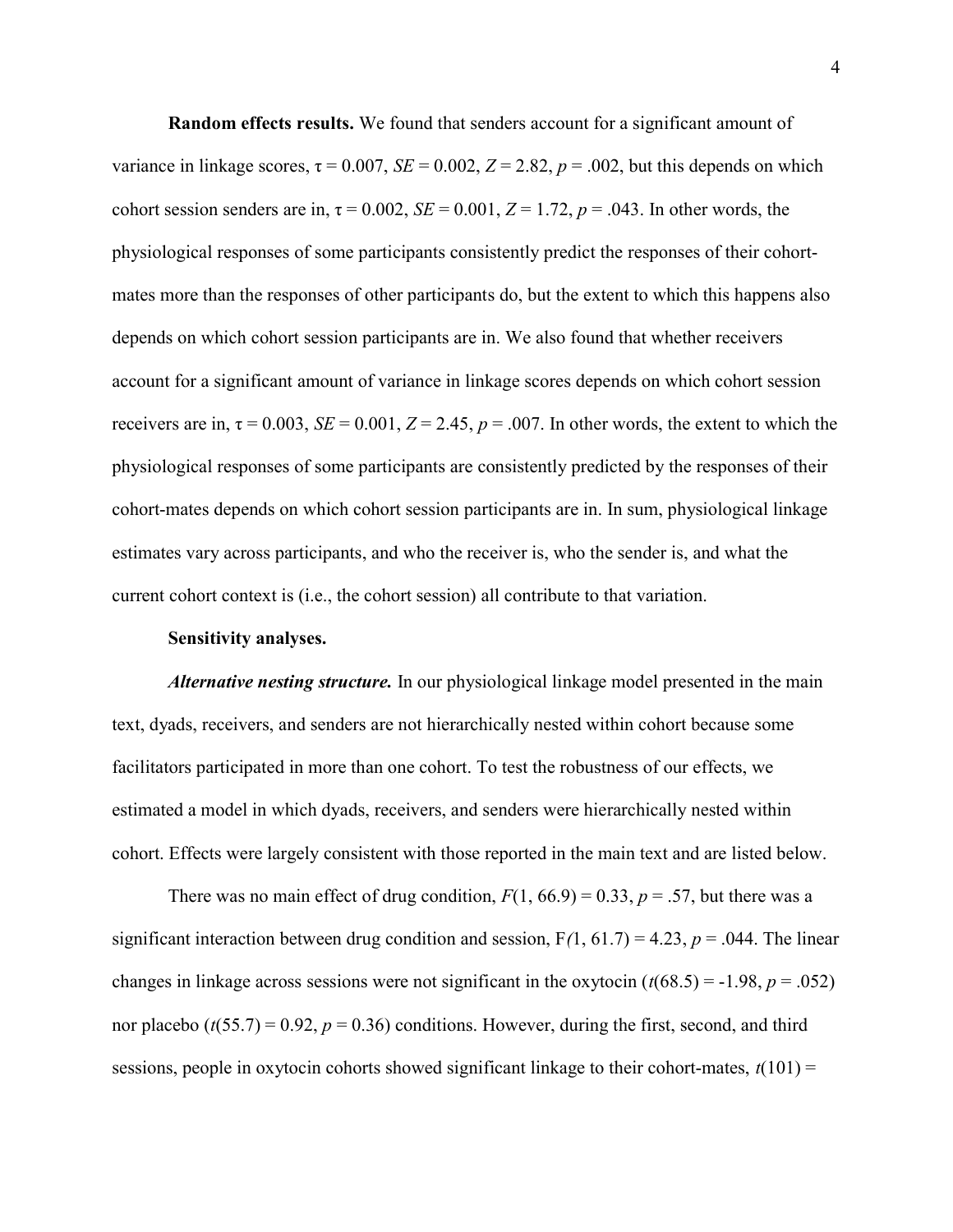2.87,  $p = .005$  (first session),  $t(94.4) = 2.77$ ,  $p = .007$  (second session),  $t(76.6) = 2.36$ ,  $p = .02$ (third session), meaning that their physiological responses were significantly predicted by their cohort-mates' responses at the prior time interval. Linkage was not significant at later sessions,  $ps > .11$ .

In contrast, people in placebo cohorts did not show significant linkage to their cohortmates during any sessions,  $ps > 0.16$ . The difference in linkage between people in oxytocin versus placebo cohorts was close to the cutoff for statistical significance during the first session  $(t(98.3))$  $= 1.91, p = .059$ . At all future sessions, there was no influence of drug condition on physiological linkage,  $ps > .12$ .

We did not find an influence of people's role (participant vs. facilitator) on physiological linkage. There was no main effect of receiver role ( $F(1, 50.3 = 1.71, p = .20)$ ), sender role ( $F(1, 50.3 = 1.71, p = .20)$ ) 52.1) = 2.10,  $p = .16$ ), nor an interaction of the two,  $(F(1, 92.6) = 1.27, p = .26)$ , and none of these effects varied significantly across sessions (receiver role by session:  $F(1, 245) = 0.10$ ,  $p =$ .76; sender role by session:  $F(1, 145) = 0.16$ ,  $p = .69$ ; receiver role by sender role by session:  $F(1, 204) = 0.13$ ,  $p = .72$ ). Finally, none of the above role effects varied as a function of drug condition ( $ps > .13$ ).

Winsorizing linkage estimates three standard deviations beyond the mean. To be certain that the effects reported in the main text were not driven by extreme values, we conducted a sensitivity analysis in which we winsorized all linkage estimates that were more than three standard deviations beyond the mean linkage estimate (within drug and within session). To winsorize, we replaced all values that were beyond three standard deviations from the mean with the value at three standard deviations beyond the mean (Table S2 shows the percentage of estimates that were winsorized within drug and within session).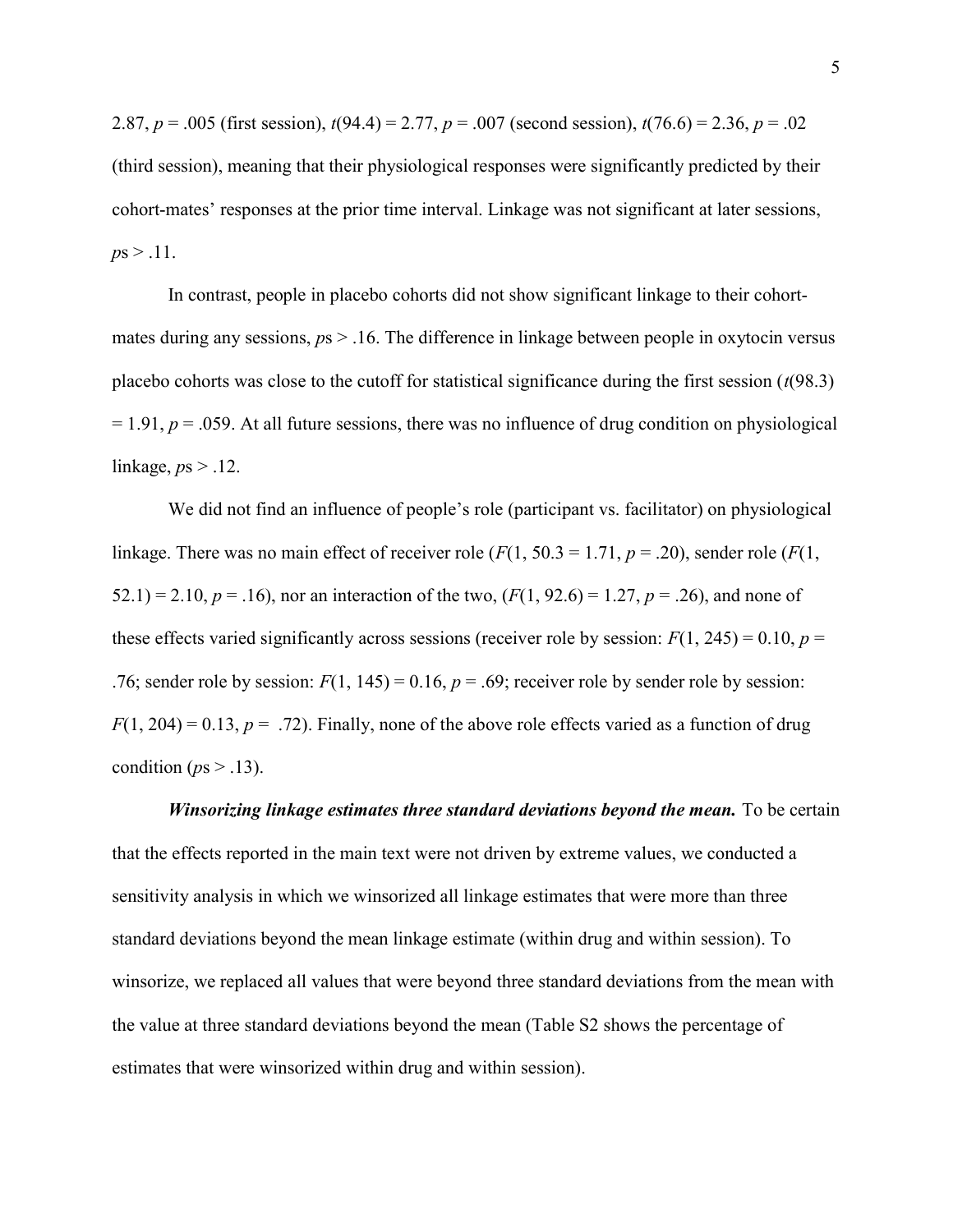### Table S2

| Session   | Percentage of estimates three or<br>more standard deviations below<br>the mean |         | Percentage of estimates three or<br>more standard deviations above<br>the mean |         |  |
|-----------|--------------------------------------------------------------------------------|---------|--------------------------------------------------------------------------------|---------|--|
|           | Oxytocin                                                                       | Placebo | Oxytocin                                                                       | Placebo |  |
| Session 1 | $0.0\%$                                                                        | 1.67%   | $2.9\%$                                                                        | $0.8\%$ |  |
| Session 2 | $0.9\%$                                                                        | $1.8\%$ | $0.9\%$                                                                        | $0.0\%$ |  |
| Session 3 | $0.0\%$                                                                        | $2.1\%$ | $2.8\%$                                                                        | $0.0\%$ |  |
| Session 4 | $1.1\%$                                                                        | 2.3%    | $1.1\%$                                                                        | $0.0\%$ |  |
| Session 5 | $0.0\%$                                                                        | 1.9%    | $1.6\%$                                                                        | $0.0\%$ |  |
| Session 6 | $0.0\%$                                                                        | $2.2\%$ | $1.1\%$                                                                        | 3.3%    |  |

Percentage of estimates three or more standard deviations from the mean

With the winsorized data, we followed the same analytic approach as in the main text, and all results were consistent with those reported in the main text. There was no main effect of drug condition,  $F(1, 94.3) = 0.34$ ,  $p = .56$ , but there was a significant interaction between drug condition and session,  $F(1, 76.3) = 5.12$ ,  $p = .027$ . The linear changes in linkage across sessions were not significant in the oxytocin  $(t(28.8) = -1.76, p = .09)$  nor placebo  $(t(28.4) = 1.02, p =$ 0.32) conditions. However, during the first and second sessions, people in oxytocin cohorts showed significant linkage to their cohort-mates,  $t(70.7) = 2.51$ ,  $p = .014$  (first session) and  $t(52)$  $= 2.27, p = .028$  (second session), meaning that their physiological responses were significantly predicted by their cohort-mates' responses at the prior time interval. During the third session, people who received oxytocin showed linkage that, although not statistically significant, was close to the cutoff for statistical significance,  $t(38.8) = 1.77$ ,  $p = .085$ .

In contrast, people in placebo cohorts did not show significant linkage to their cohortmates,  $t(67) = 0.14$ ,  $p = .89$  (first session) and  $t(49.4) = 0.47$ ,  $p = .64$  (second session). The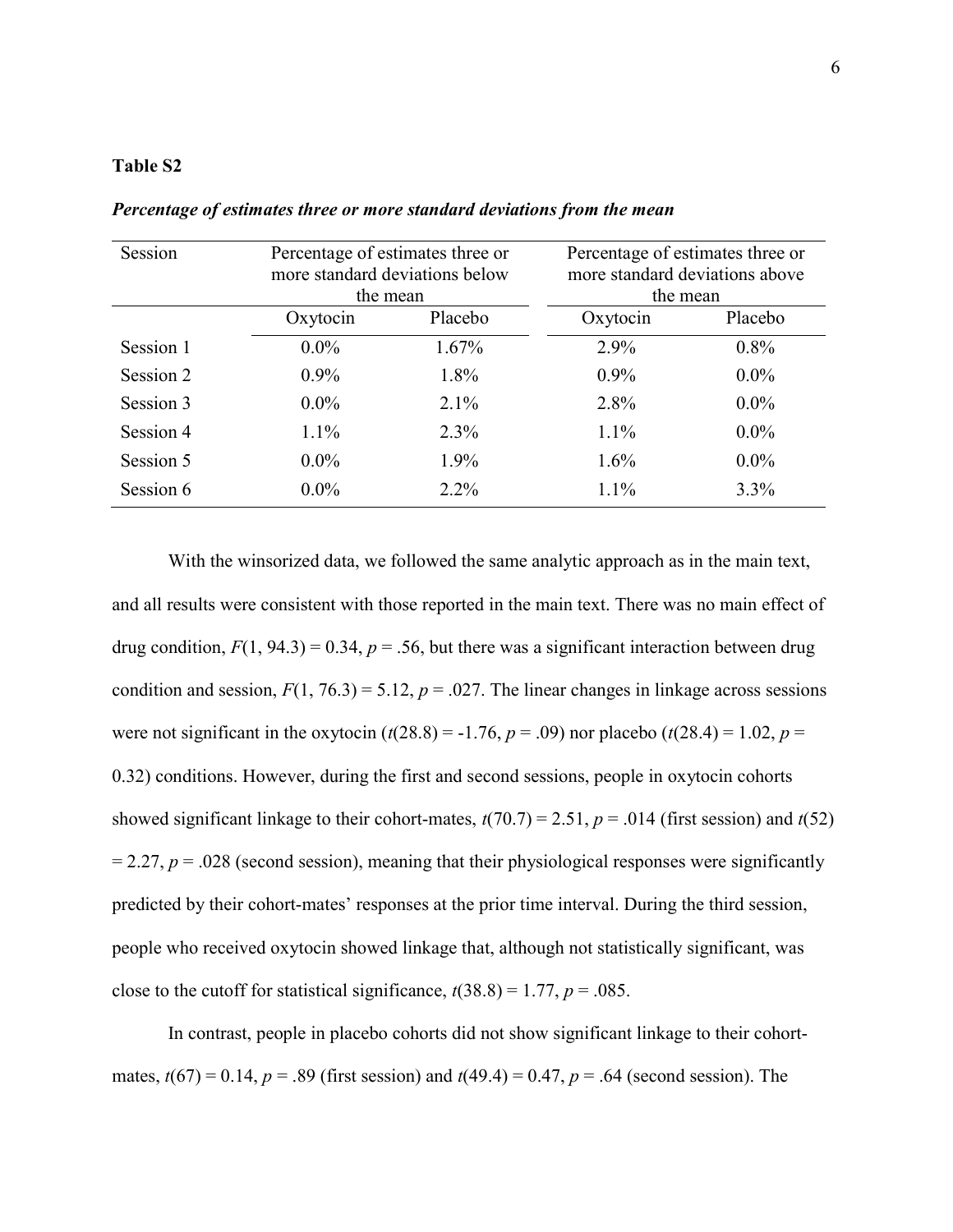difference in linkage between oxytocin and placebo cohorts was significant during the first session,  $F(1, 85.5) = 5.02$ ,  $p = .028$ , and marginally significant during the second session  $F(1, 1)$  $(97.3) = 3.57$ ,  $p = .062$ . At all future sessions (sessions 4 through 6 for people in oxytocin cohorts and sessions 3 through 6 for people in placebo cohorts), there was no influence of drug condition on physiological linkage,  $ps > 0.22$ , and participants in neither the oxytocin nor placebo cohorts showed linkage significantly greater than zero,  $ps > .22$ .

We did not find an influence of people's role (participant vs. facilitator) on physiological linkage. There was no main effect of receiver role  $(F(1, 13.2) = 2.42, p = .14)$ , sender role  $(F(1, 13.2) = 2.42, p = .14)$  $(22.3) = 0.71, p = .41$ , nor an interaction of the two,  $(F(1, 98.3) = 1.60, p = .21)$ , and none of these effects varied significantly across sessions (receiver role by session:  $F(1, 259) = 0.14$ ,  $p =$ .71; sender role by session:  $F(1, 10.3) = 0.13$ ,  $p = .73$ ; receiver role by sender role by session:  $F(1, 213) = 0.15$ ,  $p = .71$ ). Finally, none of the above role effects varied as a function of drug condition ( $ps > .10$ ).

*Missing data*. To account for missing data, we also conducted a version of our primary model using maximum likelihood (ML) estimation, which is a common method for providing parameter estimates that account for missing data. (This is in contrast to restricted maximum likelihood estimation, which is the estimation method we used in the main text because it is better at providing unbiased estimates of covariance parameters specifically; [Raudenbush & Bryk, 2002].) All results using ML estimation in the primary model were consistent with those presented in the main text and are listed below.

There was no main effect of drug condition,  $F(1, 99.3) = 0.42$ ,  $p = .52$ , but there was a significant interaction between drug condition and session,  $F(1, 79.9) = 5.49$ ,  $p = .022$ . The linear changes in linkage across sessions were not significant in the oxytocin  $(t(18.6) = -1.88, p =$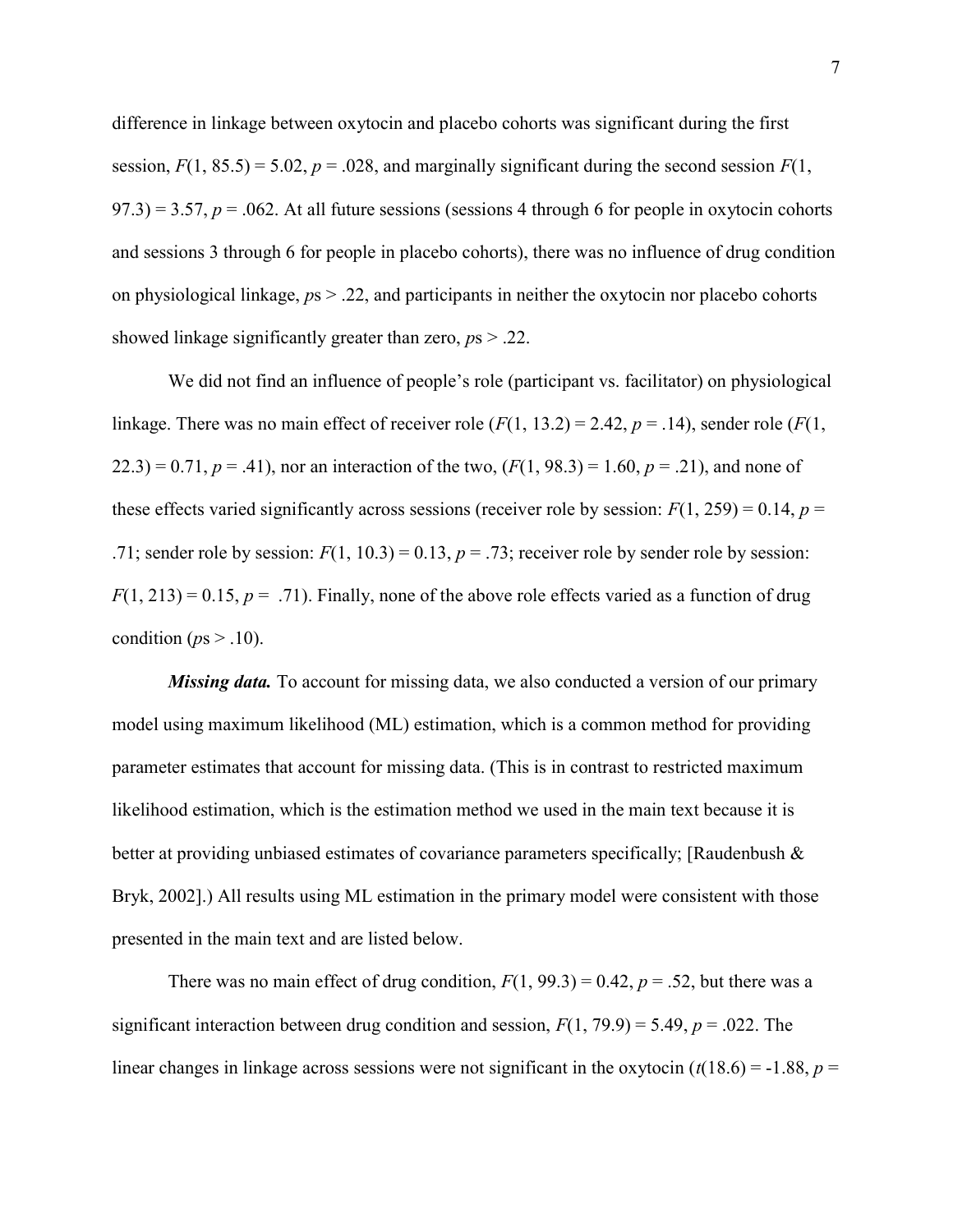.08) nor placebo  $(t(19.1) = 1.06, p = 0.30)$  conditions. However, during the first and second sessions, people in oxytocin cohorts showed significant linkage to their cohort-mates,  $t(76.2) =$ 2.51,  $p = .014$  (first session) and  $t(55.8) = 2.27$ ,  $p = .027$  (second session), meaning that their physiological responses were significantly predicted by their cohort-mates' responses at the prior time interval. During the third session, people in oxytocin cohorts showed linkage that, although not statistically significant, was close to the cutoff for statistical significance,  $t(38.6) = 1.80$ ,  $p =$ .079.

In contrast, people in placebo cohorts did not show significant linkage to their cohortmates,  $t(72.5) = 0.12$ ,  $p = .90$  (first session) and  $t(52.9) = 0.44$ ,  $p = .66$  (second session). The difference in linkage between people in oxytocin and placebo cohorts was significant during the first session,  $F(1, 89.7) = 2.28$ ,  $p = .025$ , and marginally significant during the second session  $F(1, 93) = 1.95$ ,  $p = .054$ . At all future sessions (sessions 4 through 6 for people in oxytocin cohorts and sessions 3 through 6 for people in placebo cohorts), there was no influence of drug condition on physiological linkage,  $ps > .23$ , and participants in neither the oxytocin nor placebo conditions showed linkage significantly greater than zero,  $ps > .21$ .

We did not find an influence of people's role (participant vs. facilitator) on physiological linkage. There was no main effect of receiver role ( $F(1, 14.8) = 2.63$ ,  $p = .13$ ), sender role ( $F(1, 14.8) = 2.63$ )  $21.8 = 0.81, p = .38$ , nor an interaction of the two,  $(F(1, 104) = 1.68, p = .20)$ , and none of these effects varied significantly across sessions (receiver role by session:  $F(1, 267) = 0.13$ ,  $p = .71$ ; sender role by session:  $F(1, 6.82) = 0.16$ ,  $p = .70$ ; receiver role by sender role by session:  $F(1, 6.82) = 0.16$ ,  $p = .70$ ; receiver role by sender role by session:  $F(1, 6.82) = 0.16$  $(229) = 0.16$ ,  $p = .70$ . Finally, none of the above role effects varied as a function of drug condition ( $ps > .09$ ).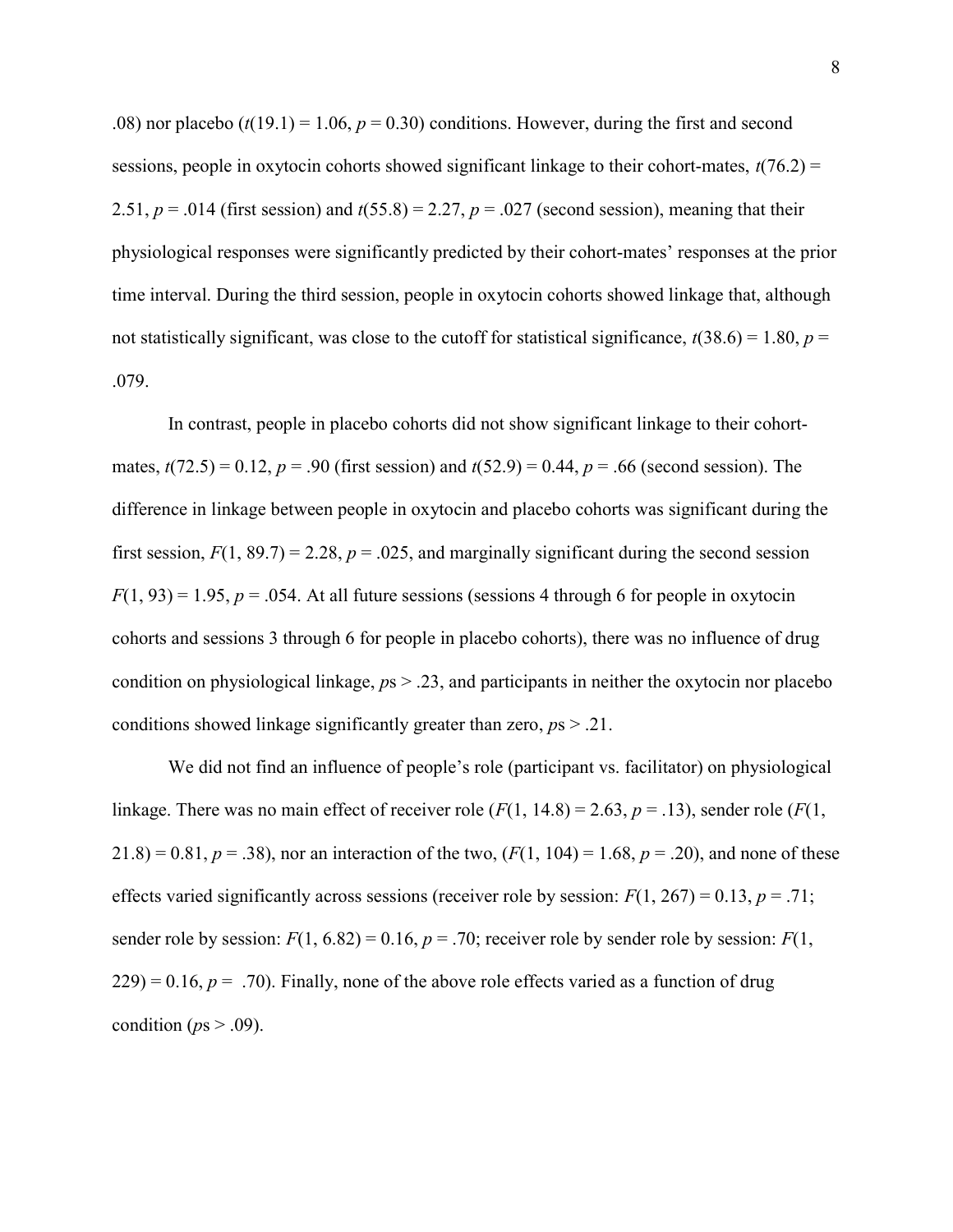#### IBI Reactivity Analyses

Fixed effects estimated. We estimated a multilevel model to test whether reactivity varied as a function of drug received by participants in the cohort (oxytocin vs. placebo), role (participant or facilitator), session, and time, we included these variables, and all possible interactions between them, as fixed effect predictors in the model. Session and time were both linear, continuous predictors but at different timescales. Session refers to the specific MIGT therapy session (1 through 6), and time refers to the minute within those individual sessions (1 through 90 for sessions 1 through 5, and 1 through 60 for session 6). We also included methamphetamine use as a covariate (to do this, participants provided a urine sample at each visit, which was screened for the presence of methamphetamine). We anticipated that all people would show decreases in reactivity over the course of individual therapy sessions, given expected habituation, so we first examined whether IBI reactivity varied over time. We then examined whether the effect of time varied as a function of drug, role, or session.

As expected, we found a significant effect of time,  $b = 0.27$ ,  $SE = 0.06$ ,  $t(8.22) = 4.36$ , p = .002,  $R_{\beta}^2$  = 0.70, such that people's IBI reactivity declined over the course of individual MIGT sessions (i.e., general ANS arousal decreased during individual MIGT sessions). We also found an effect of role that was close to the cutoff for statistical significance,  $F(1, 13.2) = 4.52$ ,  $p =$ .053,  $R_{\beta}^2 = 0.26$ , such that facilitators (*M* = -21.93, *SD* = 71.87) showed stronger IBI reactivity than participants ( $M = 3.90$ ,  $SD = 60.54$ ). These effects were qualified by a significant time by role interaction:  $F(1, 195) = 15.78$ ,  $p < .001$ ,  $R_{\beta}^2 = 0.07$ , (see Figure S1). Participants' reactivity declined over the course of individual sessions,  $b = 0.44$ ,  $SE = 0.07$ ,  $t(11) = 6.47$ ,  $p < .001$ , 95% CI: 0.29 to 0.58, but facilitators' IBI reactivity remained stable over the course of individual sessions,  $b = 0.11$ ,  $SE = 0.08$ ,  $t(22.4) = 1.37$ ,  $p = .19$ , 95% CI: -0.06 to 0.28. The role by time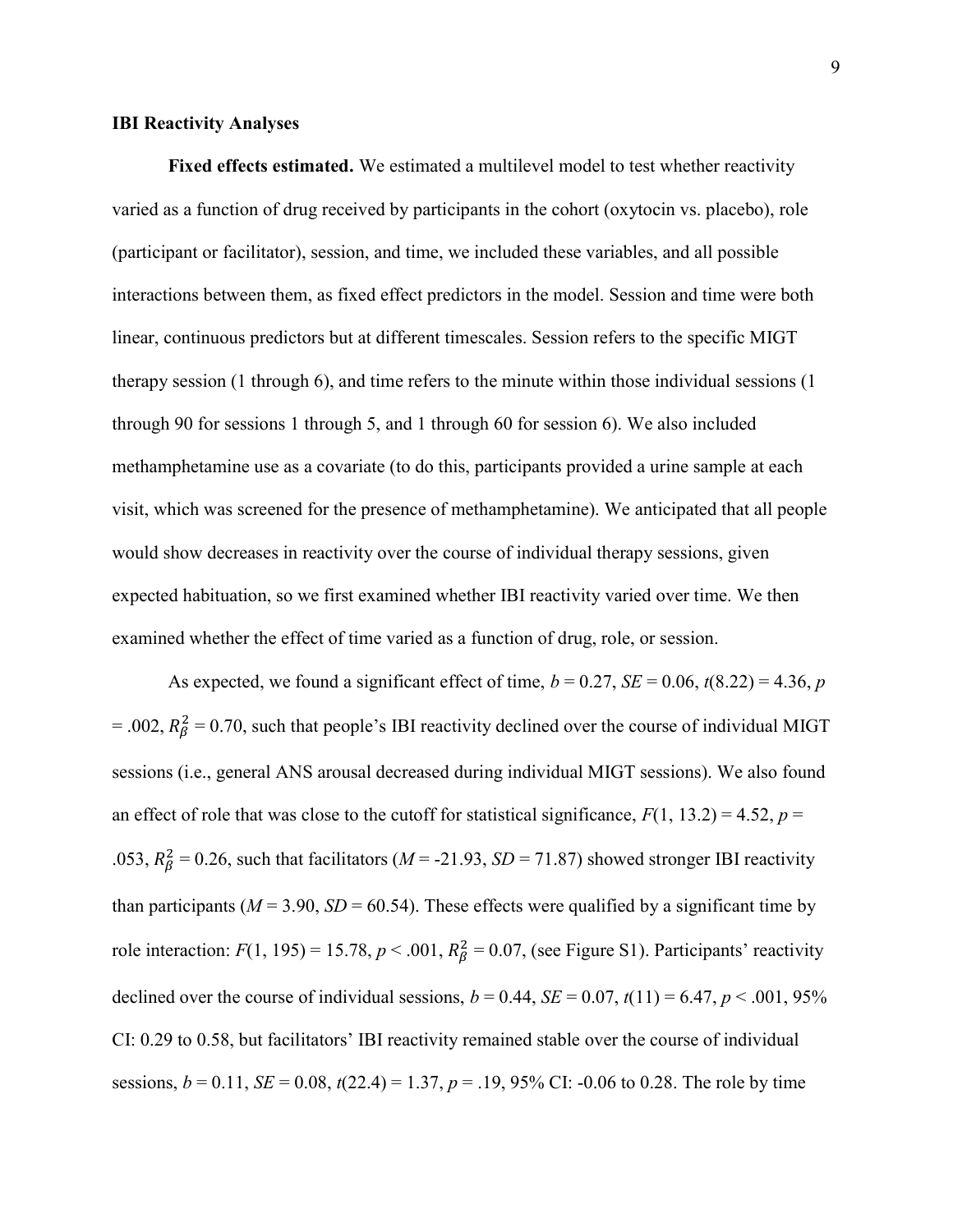interaction was not moderated by drug ( $F(1, 195) = 0.04$ ,  $p = .84$ ,  $R_{\beta}^2 = 0.0002$ ), session ( $F(1, 195) = 0.04$ ,  $p = .84$ ,  $R_{\beta}^2 = 0.0002$ ), session ( $F(1, 195) = 0.04$ ,  $p = .84$ ) 216) = 2.14,  $p = .15$ ,  $R_{\beta}^2 = 0.01$ , nor an interaction of the two ( $F(1, 216) = 1.49$ ,  $p = .22$ ,  $R_{\beta}^2 =$ 0.01). Aside from the significant effects of time and time by role, no other significant effects were found ( $ps > .11$ ).



Figure S1. IBI reactivity over time during individual sessions.

Random effects estimated. The random effects that we estimated in our final reactivity model are listed in Table S3. We assumed that measurements adjacent in time would be correlated with each other, potentially due to factors unspecified in our model, so we specified an autoregressive structure for the Level 1 residuals for each person's IBI reactivity over time within each session within each cohort to account for this (Bolger & Laurenceau, 2013). We were not able to estimate a random slope for session for each cohort, a random intercept for cohort session, random slopes for time or session for each person, covariances between any intercepts and slopes, or any additional random effect interactions.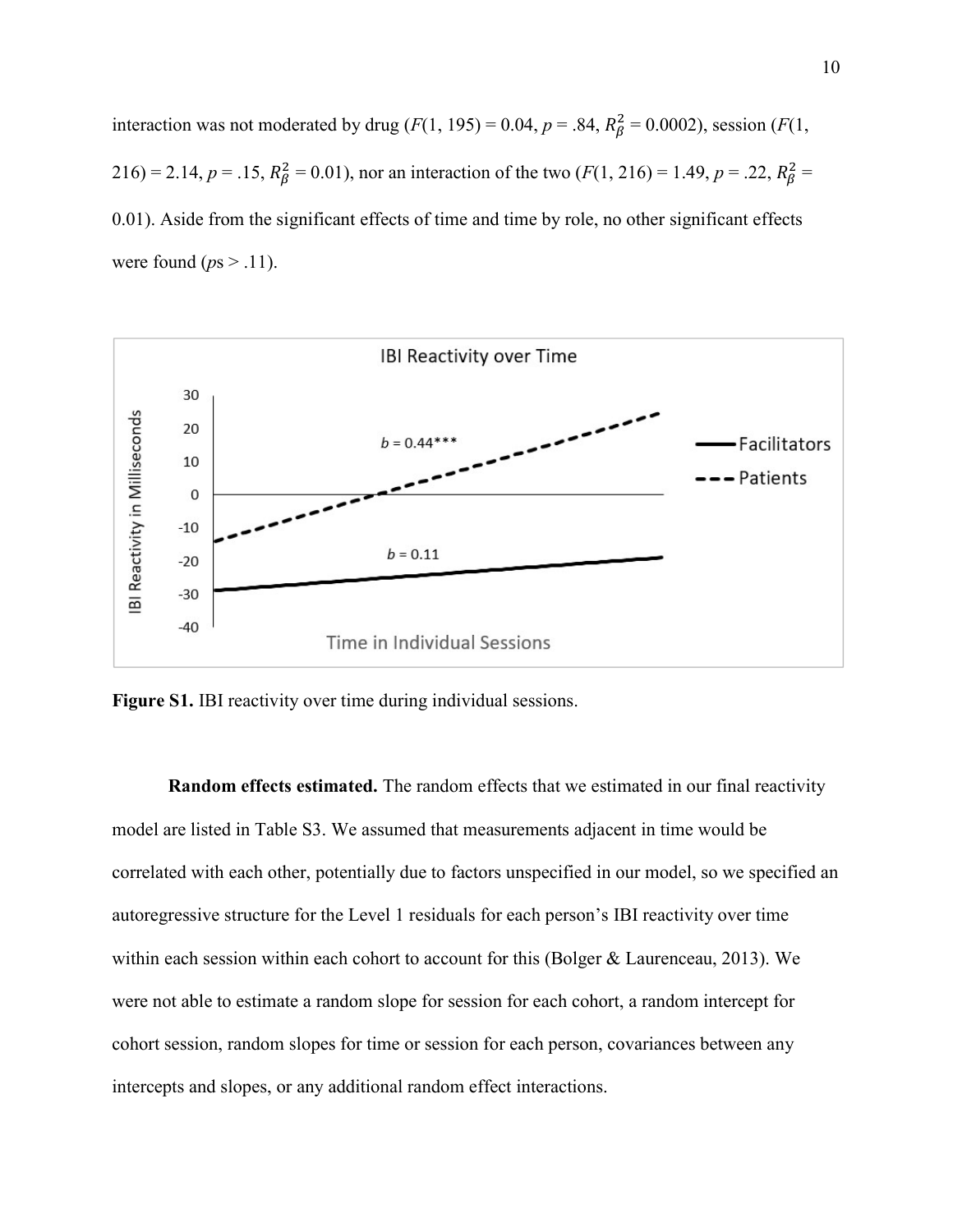| Effect         | Source                         | Estimate | SE     | Z     | $\boldsymbol{p}$ |                                                                                                                                                                                          |
|----------------|--------------------------------|----------|--------|-------|------------------|------------------------------------------------------------------------------------------------------------------------------------------------------------------------------------------|
| Intercept      | Cohort                         | 73.28    | 102.65 | 0.71  | .24              | Does the cohort that people are in account for<br>variability in IBI reactivity?                                                                                                         |
| Slope for time | Cohort                         | 0.01     | 0.02   | 0.70  | .24              | Does the cohort that people are in account for<br>variability in how IBI reactivity changes across<br>sessions?                                                                          |
| Slope for time | Cohort<br>session              | 0.04     | 0.03   | 1.63  | .052             | Does the unique combination of a particular<br>session (1 through 6) for a particular cohort (1<br>through 10) account for variability in how IBI<br>reactivity changes across sessions? |
| Intercept      | Person                         | 283.81   | 191.43 | 1.48  | .070             | Do people account for variability in IBI<br>reactivity (i.e., do some people show stronger<br>IBI reactivity than others)?                                                               |
| Intercept      | Cohort<br>session by<br>person | 2239.38  | 234.61 | 9.55  | < .001           | Does the amount of variance that people<br>account for depend on which cohort session<br>they are in?                                                                                    |
| Slope for time | Cohort<br>session by<br>person | 0.25     | 0.04   | 7.07  | < .001           | Does the amount of variance that people<br>account for in how IBI reactivity changes over<br>time depend on which cohort session they are<br>in?                                         |
| Residual       |                                | 1510.79  | 20.13  | 75.06 | < .001           | Is there additional variance left to be accounted<br>for?                                                                                                                                |

|  |  |  | Table S3. Random Effects Estimated in IBI Reactivity Model. |  |
|--|--|--|-------------------------------------------------------------|--|
|  |  |  |                                                             |  |